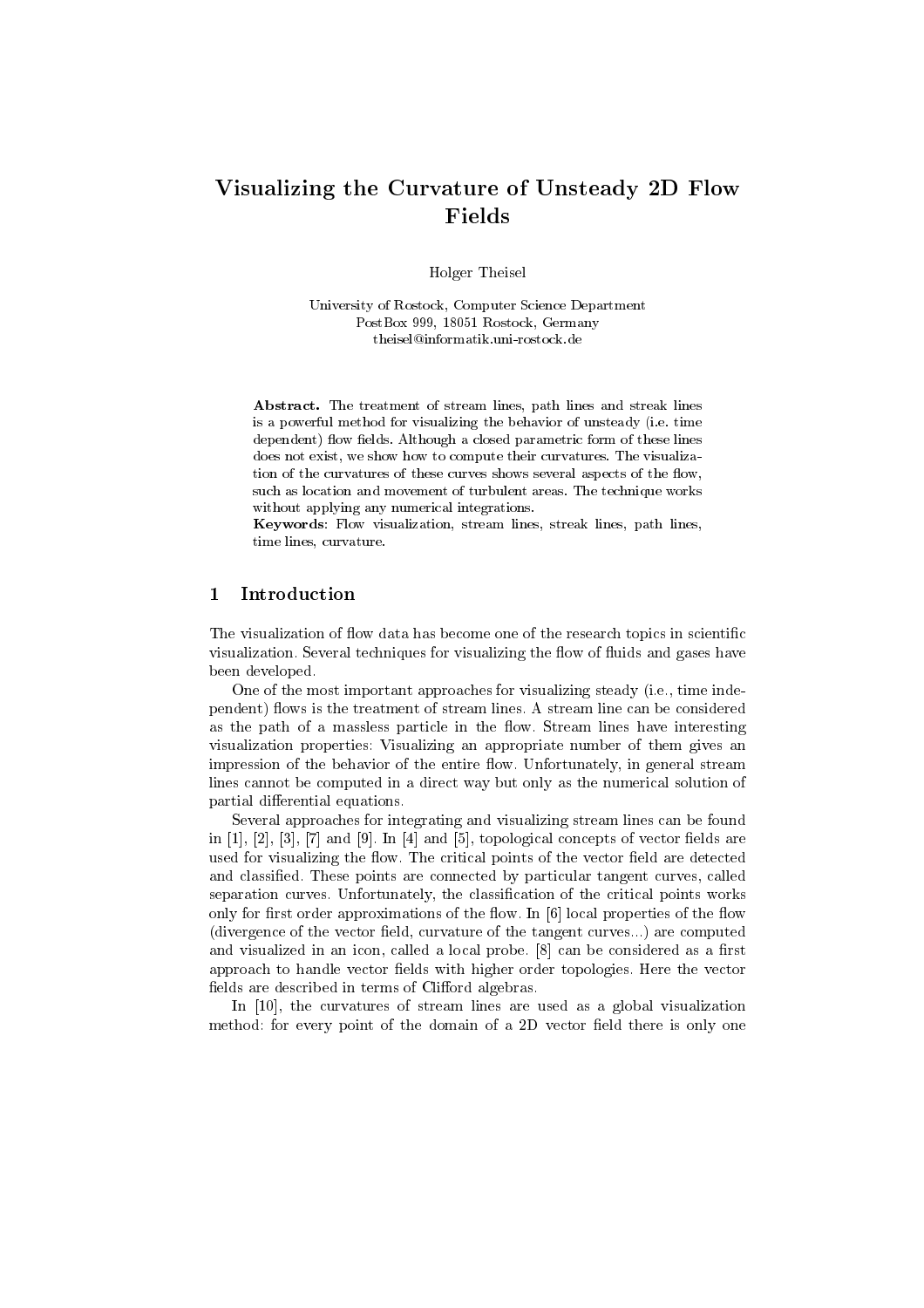strate the through it (through for critical points-) we pay it has been shown that  $\sim$ the curvature of a stream line can be computed in a simple closed form even were computed for every point of the domain and color coded using a contin uous color coding map with the following properties red color means positive curvature, green color means negative curvature, the higher the curvature the lighter the color is-color is-color is-color is-color is-color is-color is-color is-color is-color is-color isto plus (minus) infinity, the red (green) color becomes white.



Fig Examples of stream line curvature for steady vector elds a arrow plot of a saddle point based of a saddle point based of a curvature visualization of a curvature visualization of a cu curvature visualization of curvature visualization of curvature visualization of curvature visualization of cu

Figure a and b show an example of a vector eld with a critical point a saddle point- is the arrow of the curvature plot is the curvature of the curvature of the curvature of the c  $\alpha$  is critical and all points can be seen called a distance can be seen as a highlight-distance  $\alpha$  and  $\alpha$ c and d show and d show and decreasing for a vector example as vector as  $\epsilon$  and  $\epsilon$ 

In general, critical points can be detected as highlights in the curvature visualization-the pictures obtained by visualizing the stream line curvature give give a reasonably good impression of the ow- Since in turbulent areas the ow di rections change frequently these areas generally have high curvatures of the stream lines and can therefore be clearly recognized as highlights- The curvature of stream lines can be computed without applying any numerical integration methods- So there is no risk of destroying the topology of the vector eld de scribing the flow.

in in a similar was used to visualize the contracteristic terms of the curvature complete the contracteristic curves on freeformsurfaces- These curves lines of curvature reection lines -- can be considered as tangent curves of certain vector fields and therefore be  $\mathbf{u}$  the methods described in  $\mathbf{u}$  and  $\mathbf{u}$  and  $\mathbf{u}$  and  $\mathbf{u}$  and  $\mathbf{u}$  and  $\mathbf{u}$  and  $\mathbf{u}$  and  $\mathbf{u}$  and  $\mathbf{u}$  and  $\mathbf{u}$  and  $\mathbf{u}$  and  $\mathbf{u}$  and  $\mathbf{u}$  and  $\mathbf{u}$  and  $\mathbf{$ 

In this paper we want to extend the approach of  $\Gamma$  . The approach of  $\Gamma$  ows-Here we have four kinds of characteristic lines: stream lines, path lines, streak lines and time lines- We show how to compute the curvature of stream lines path lines and streak lines and apply it as a visualization technique for unsteady 2D flows.

Section 2 gives the theoretical background for computing the curvature of the characteristic lines stream lines-lines in the stream lines path lines path lines stream lines to the comp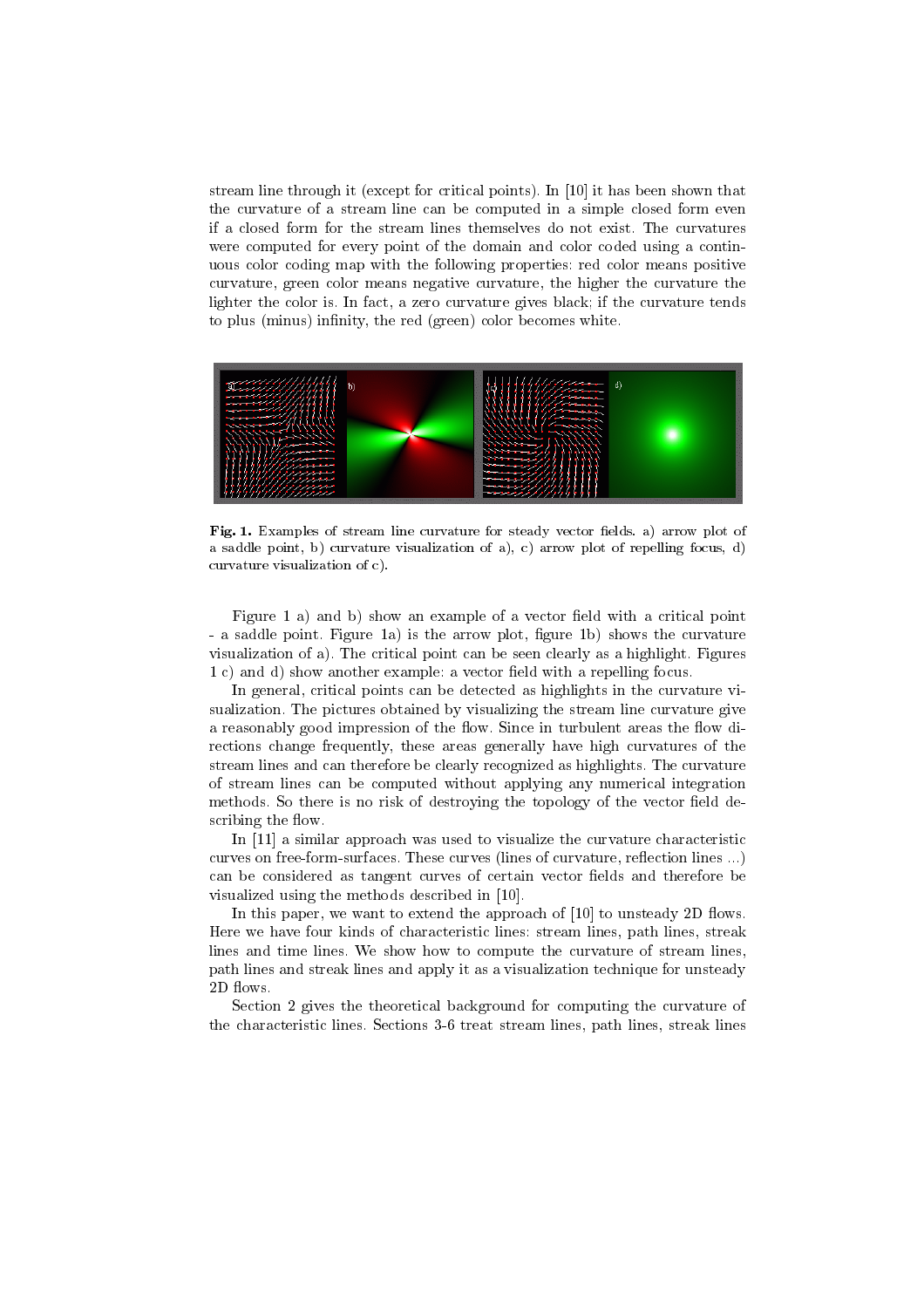and time is the section of  $\alpha$  and the technical contracts of the technique is discussed at  $\alpha$ an example data set.

#### 2 Theoretical Background

A 2D steady now is usually described as a 2D vector neight  $V(x, y) = (u(x, y), v(x, y))^{\top}$ . Then the stream line of the ow correlates with the tangent curves of <sup>V</sup> - A curve  $L \subseteq I\!\!E^-$  is called a tangent curve of the vector field  $V$  if the following condition is satisfied: For all points  $P \in L$ , the tangent vector of the curve in the point P has the same direction as the vector  $V(P)$ .

For every point  $P \in \mathbb{H}^+$  there is one and only one tangent curve through it  $\mathcal{L}$  for contracting points is point if  $\mathcal{L}$  if  $\mathcal{L}$  , with  $\mathcal{L}$ 

From the definition of tangent curves we know their tangent vector for every  $p \sim 1$  , we obtain  $\mathcal{L}[\mathcal{N}(\mathcal{Y})] = \mathcal{N}(\mathcal{N}(\mathcal{Y})]$  . The chain rule we obtain the second derivative vector for every point of the domain.  $\mathbf{x}(w, y) = \mathbf{w} \cdot \mathbf{v}$  is  $\mathbf{v} = \mathbf{w} \cdot \mathbf{v}$  $\mathcal{L}_{y}(\omega, y)$ . Then we can compute the  $\omega$ <sub>i</sub>gned curvature of the tangent curve through  $(x, y)$ :  $\kappa(x, y) = \frac{y}{\|\mathbf{x}\|^3}$   $(x, y)$ . See [10] for more details on the curvature of tangent curves-

An unsteady 2D flow can be described as a 3D vector field

$$
V(x, y, t) = \begin{pmatrix} u(x, y, t) \\ v(x, y, t) \\ a(x, y, t) \end{pmatrix}
$$
 (1)

where

$$
a(x, y, t) \equiv 1 \quad , \quad a_x = a_y = a_t \equiv 0. \tag{2}
$$

The auxiliary dimension  $a(x, y, t)$  can be interpreted as the time component of  $\alpha$  is the state of the passes at a constant rate, we have  $\alpha_1 \alpha_1 \beta_1 \gamma_1 = 1$ . Thus  $\alpha$ critical point in  $u^- + v^- = 0$ . In general, critical points of V denote the turbulent areas of the following and the following v standard viny following variously for a material contract of the st description of the contract of the contract of the contract of the contract of the contract of the contract of

Projecting V into the planes  $t = \text{const}$ , we obtain another description of an unsteady 2D flow:

$$
V_p(x, y, t) = \begin{pmatrix} u(x, y, t) \\ v(x, y, t) \end{pmatrix}.
$$
 (3)

The introduction of both V and  $V_p$  for describing unsteady flow fields has technical reasons: Both descriptions are useful for describing stream lines, path lines, streak lines and time lines-

#### Stream Lines 3

 $S$  is the tangent curve completed curves of  $V$  p-form and every location  $\mathcal{S}$  , and every location of  $\mathcal{S}$ there is one and only one stream line through it (except for critical points).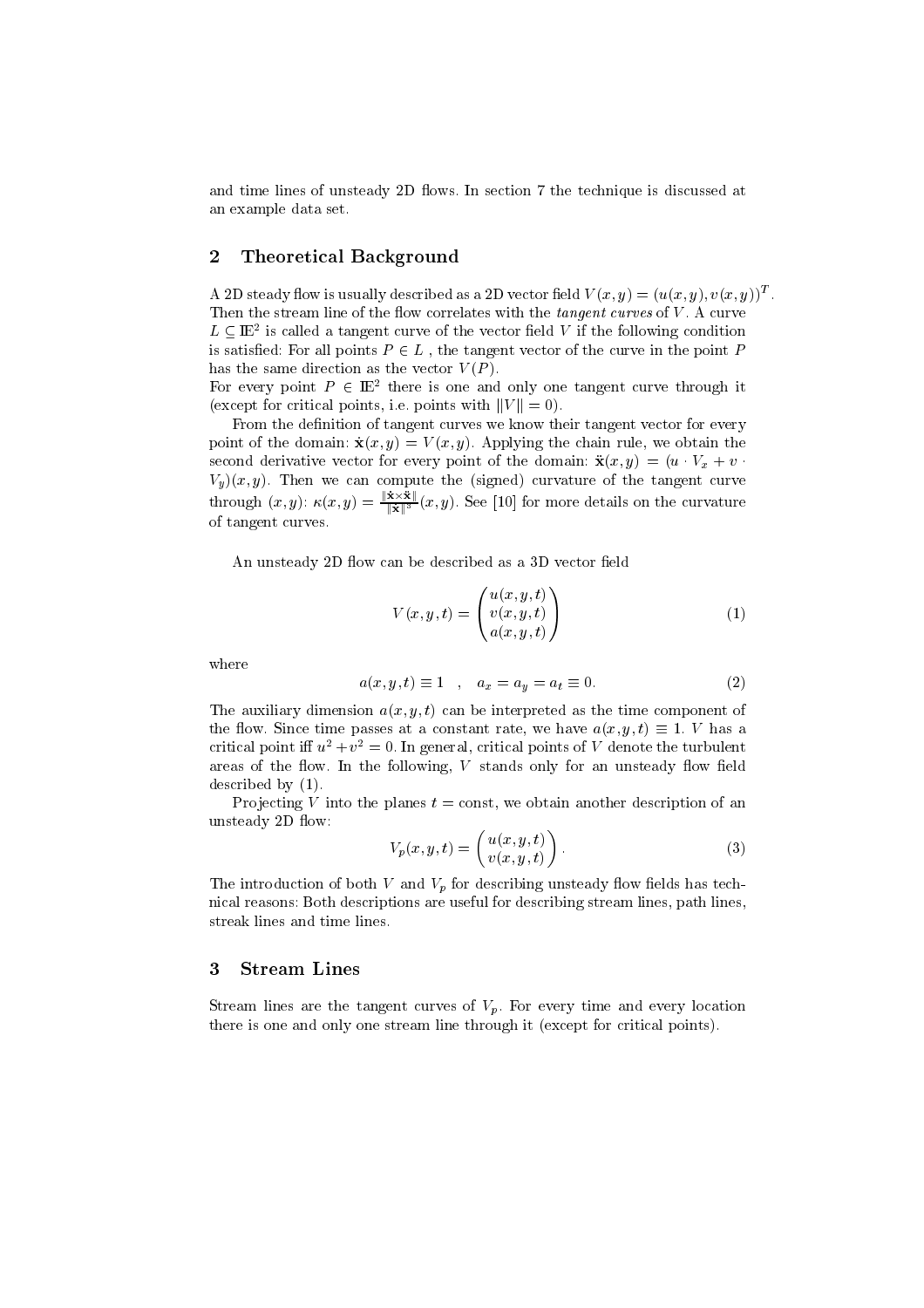

- Stream line lands in the stream line lands of an unstanding over the stream of the stream of the stream of the stream of the stream of the stream of the stream of the stream of the stream of the stream of the stream of t

Figure  shows the computation of the stream lines for the time <sup>t</sup> t- We consider the tangent curves of Vp at this time- We obtain this time-this time-this timestream lines by computing first and second derivative vector of the stream line for every point of the domain of  $V_p$ :

$$
\dot{\mathbf{x}}_{stream}(x, y, t) = V_p(x, y, t)
$$
\n(4)

$$
\ddot{\mathbf{x}}_{stream}(x, y, t) = (u \cdot V_{p_x} + v \cdot V_{p_y})(x, y, t)
$$
\n
$$
(5)
$$

$$
\kappa_{stream}(x, y, t) = \frac{\det[\dot{\mathbf{x}}_{stream}, \ddot{\mathbf{x}}_{stream}]}{\|\dot{\mathbf{x}}_{stream}\|^3}(x, y, t).
$$
\n(6)

## Path Lines

Path lines are obtained by setting out a particle and tracing its path in the unsteady over path lines are procedure the tangent curves of the tangent curves of the tangent curves of  $\mathcal{L}$ into a planet to constant match and every location and every location and one and only the constants of the co one path line through it (except for critical points).



Fig. 3. Path line  $l_p$  of an unsteady flow

comments in general curve in the curve of  $\alpha$  through the curve of  $\alpha$  through the point of  $\alpha$  $\{w_0, y_0, v_0\}$  . The car very is the projection of value site plane  $v = v_0$  . The carvature of the path line through  $\{w_0, y_0, v_0\}$  is the carvature of  $\eta$  in this point. To compute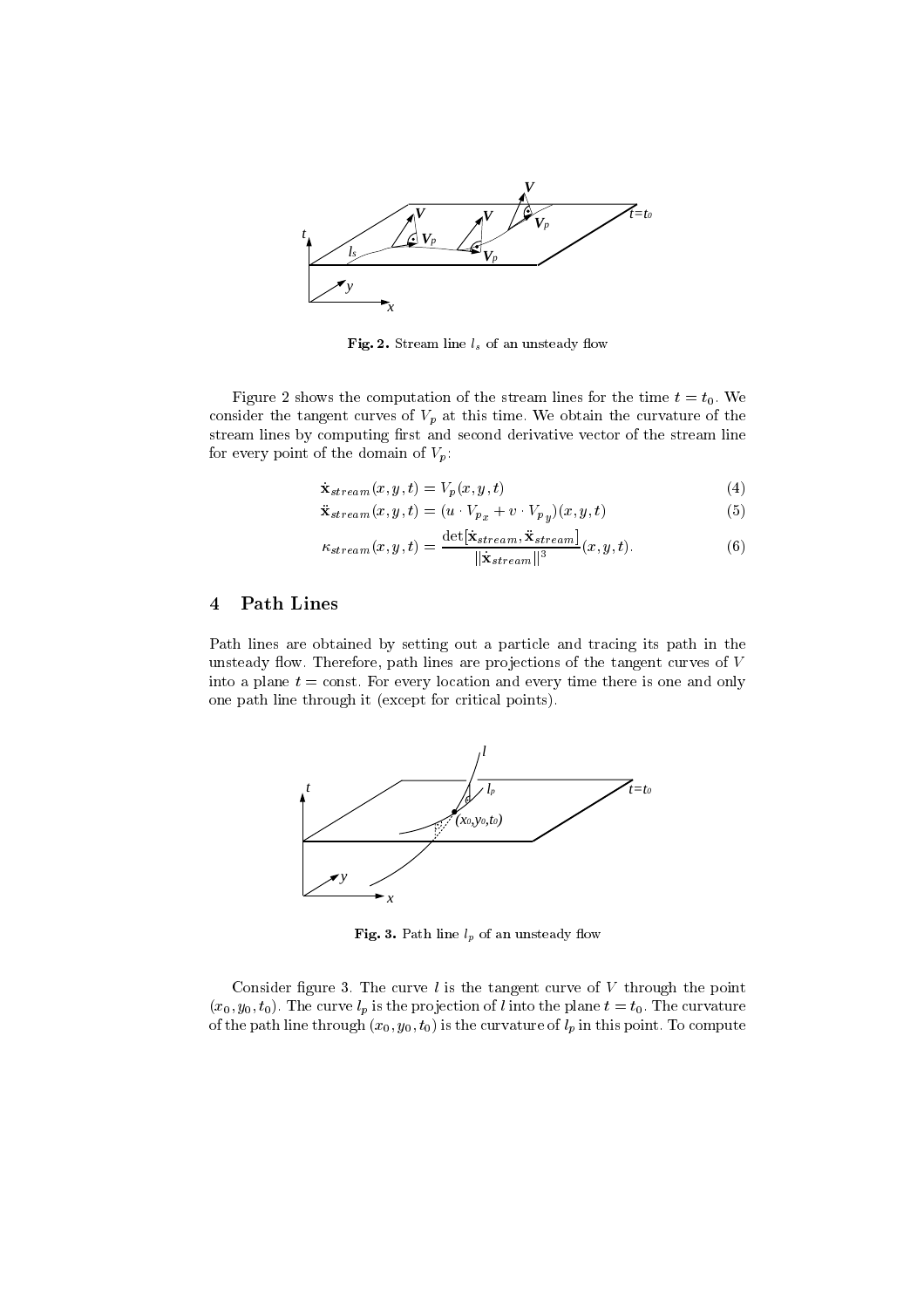it, we express the first and second derivative vectors of l in  $(x_0, y_0, t_0)$ :

$$
\dot{\mathbf{x}}_l = V \quad , \quad \ddot{\mathbf{x}}_l = u \cdot V_x + v \cdot V_y + a \cdot V_t \tag{7}
$$

Pro jecting x <sup>l</sup> and xl into the plane t t and taking  into consideration we obtain the first and second derivatives of the path line in  $(x_0, y_0, t_0)$ :

$$
\dot{\mathbf{x}}_{path}(x, y, t) = V_p(x, y, t) \tag{8}
$$

$$
\ddot{\mathbf{x}}_{path}(x, y, t) = (u \cdot V_{p_x} + v \cdot V_{p_y} + V_{p_t})(x, y, t).
$$
\n(9)

Then the curvature of the path line through  $(x_0, y_0, t_0)$  is

$$
\kappa_{path}(x, y, t) = \frac{\det[\dot{\mathbf{x}}_{path}, \ddot{\mathbf{x}}_{path}]}{||\dot{\mathbf{x}}_{path}||^3}(x, y, t).
$$
\n(10)

### 5 Streak Lines

A streak line is the location of all particles set out at one point at different times.



Fig. 4. Streak line  $l_s$  of an unsteady flow

Consider again is appointed particle is set out at  $(w_0, y_0, v_0)$ . The path of the particle is the tangent curve later the vector eld value  $\mathbf{u}$  of the vector eld value  $\mathbf{u}$  $\{x_1, y_1\}$  at the time that  $\{y_0 \geq x_1\}$  , we consider two more particles set out at  $\{x_0, y_0\}$ but a short time before and after t i-e- we set out particles at x y t dt and x y t dt- They follow the tangent curves l and l of <sup>V</sup> - Suppose l passes the location  $(x_2, y_2)$  at the time  $t = t_1$ , and  $l_3$  passes the location  $(x_3, y_3)$  $\alpha$  and time to the transmit  $\{w_1, y_1, v_1, v_2, y_2, v_1\}$  and  $\{w_0, y_0, v_1\}$  ine on a stream into  $\alpha_s$  chrough  $\alpha_{1}, \beta_{1}, \gamma_{1}, \gamma_{2}, \gamma_{3}$  converging do to  $\alpha_{1}$  we might compute tangent direction and curvature of  $l_s$  in  $(x_1, y_1, t_1)$ .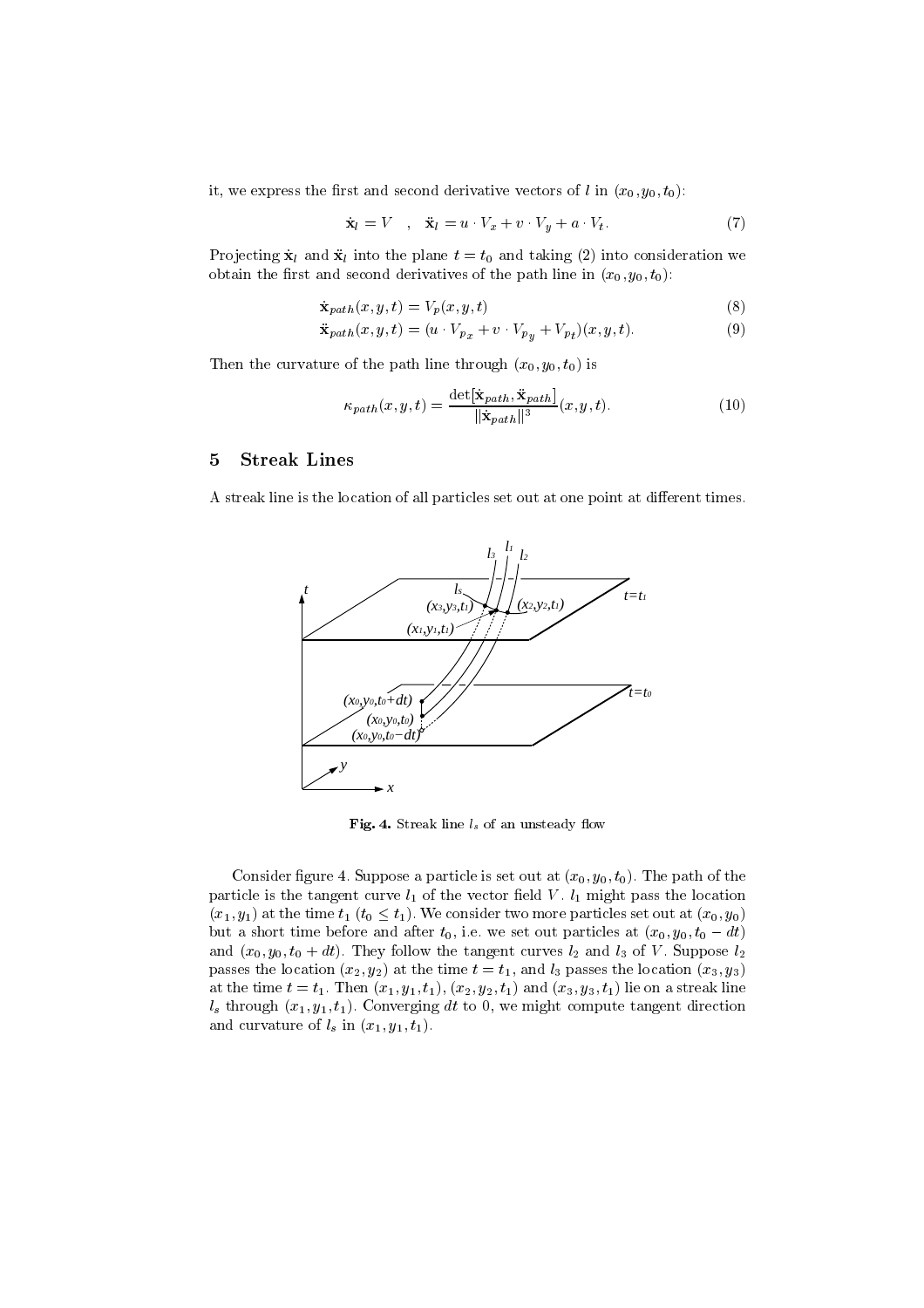Dealing with streak lines gives the following two problems

 $\alpha$  and  $\alpha$  and  $\alpha$  is the  $\alpha$   $\alpha$  is not uniquely denoted. Through choice of  $\alpha$ might lead to another streak line through  $(x_1, y_1, t_1)$ .

b) Computing a streak line through  $(x_1, y_1, t_1)$ , we have to compute the tangent curve la curve more and curve possible by integrating la momentum l a procedure and we wanted to avoid

To avoid the problems a) and b) there are two solutions:

We consider the special case the special case the special case through  $\mathbf{u}$  $(x_1, y_1, t_1)$  is uniquely defined and we do not have to trace the tangent curves. Unfortunately, in this case the streak line through  $(x_1, y_1, t_1)$  coincides with the stream line through x y t computed in section - So this case is of less interest.

2) Setting  $t_0 = t_1$ , the direction of the streak lines coincides with the direction  $\sigma$  to the stream interest the stream interest of the direction of  $\sigma$  $\Omega$  the streak lines might be streak -  $\sigma$  and  $\sigma$  streak -  $\sigma$ want to define the "curvature" of streak lines as a measure of how much the directions of traditions the curvature of stream words the curvature of stream and curvature of stream of stream lines is a measure of how "strong" the directions of the streak lines change while varying the time  $t_0$  of setting out the particles around  $t_1$  of considering the stream and choice of the concept curvature is justified in the following  $\sim$ similarity to the usual curvature concept of curves: The curvature of a curve can be considered as a measure of how much the tangent direction changes while varying the location on the curve-

To compute the "curvature" of streak lines, we have to compute

$$
\ddot{\mathbf{x}}_{streak} = \lim_{dt \to 0} \frac{\dot{\mathbf{x}}_{streak} - \dot{\mathbf{x}}_{dt}}{dt}.
$$
\n(11)

 $\mathbf{F}$  and  $\mathbf{F}$  are obtained by the contract of the contract of the contract of the contract of the contract of the contract of the contract of the contract of the contract of the contract of the contract of the con

$$
\dot{\mathbf{x}}_{stream}(x, y, t) = V_p(x, y, t) \quad , \quad \ddot{\mathbf{x}}_{stream}(x, y, t) = \begin{pmatrix} u_t(x, y, t) \\ v_t(x, y, t) \end{pmatrix} \tag{12}
$$

and can compute the curvature of the streak lines by

$$
\kappa_{streak}(x,y,t) = \frac{\det[\dot{\mathbf{x}}_{streak}, \ddot{\mathbf{x}}_{streak}]}{||\dot{\mathbf{x}}_{streak}||^3}(x,y,t).
$$
 (13)

### 6 Time Lines

Time lines are obtained by setting out particles located on a straight line at a fixed time and tracing them in the unsteady flow.

Consider gure -Suppose a particle is set out at x y t- The path of the particle is the tangent curve l of V - The curve l might pass pass the locations  $\left\{ w_1, y_1 \right\}$  at the time  $\left\{ v_1, v_2 \right\}$ , we consider two more particles set out at the  $\alpha$  these  $\alpha$  th  $\alpha$  and  $\alpha$  and  $\alpha$  and  $\alpha$  and  $\alpha$  and  $\alpha$  and  $\alpha$  and  $\alpha$  and  $\alpha$  and  $\alpha$  $\{w_0, y_0, v_0\}$  are received on a straight line in the plane  $t = v_0$ . Here these particles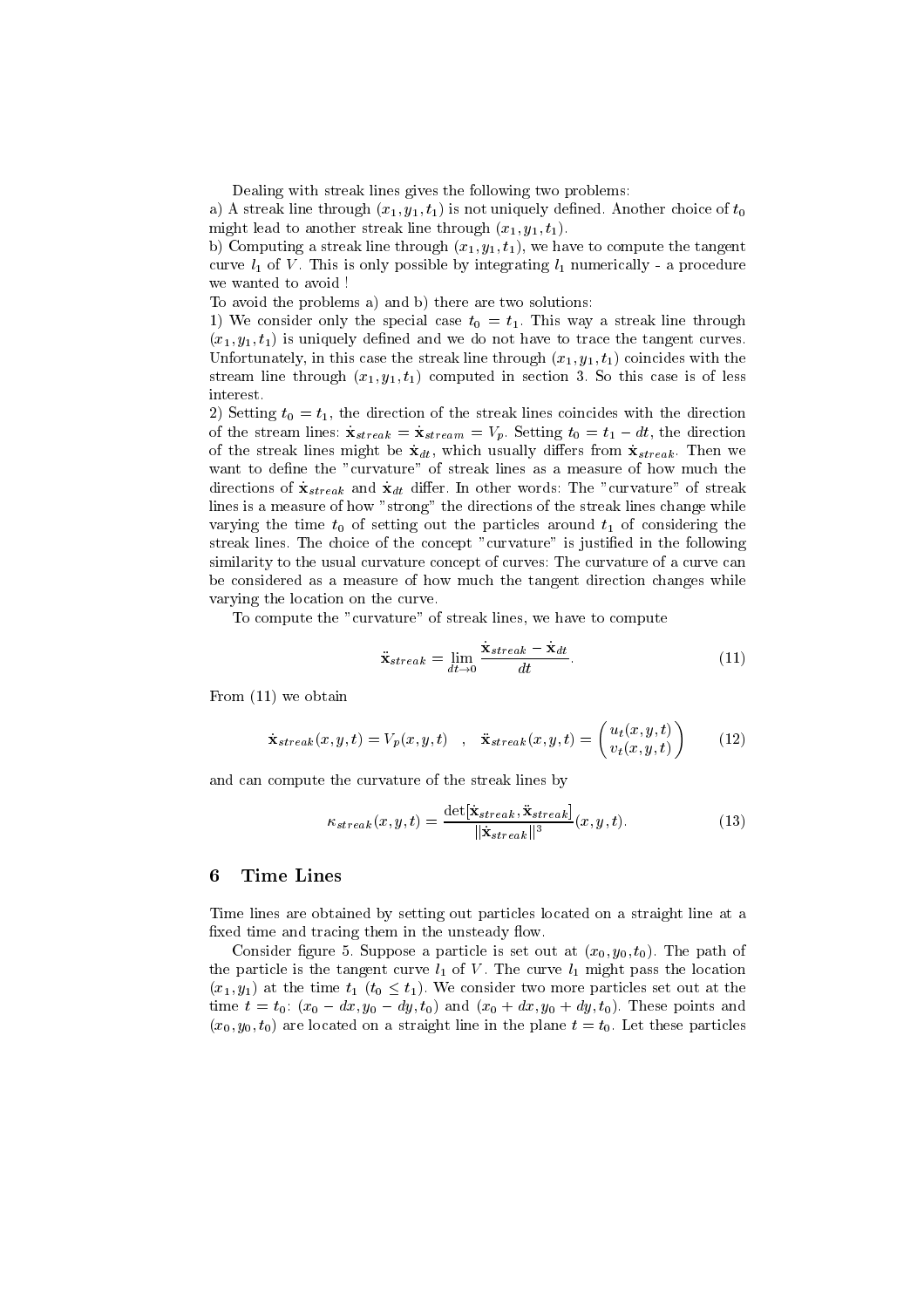

Fig. 5. Time line  $l_t$  of an unsteady flow

follow the tangent curves  $\epsilon_4$  and  $\epsilon_5$  of  $V$  -suppose  $\epsilon_4$  passes the location  $\chi_{\alpha_4}$ ,  $\chi_{\beta_4}$ at the time  $t = v_1$ , and  $v_0$  passes the location  $\{w_0\}$ ,  $y_0$  at the time  $t = v_1$ . Then  $(x_1, y_1, t_1), (x_4, y_4, t_1)$  and  $(x_5, y_5, t_1)$  lie on a time line  $l_t$  through  $(x_1, y_1, t_1)$ .

The choice of a particular time line through  $(x_1, y_1, t_1)$  depends on two parameters: the choice of  $t_0$  and the choice of the straight line in the plane  $t = t_0$ . Thus a time line through  $\{w_1, y_1, v_1\}$  is not uniquely defined. We therefore cannot compute its curvature as a local property-

### 7 The Visualization Technique

In sections 3-6 we have shown that for a given location  $(x_0, y_0)$  and a given time  $t_0$  there is one and only one stream line and one and only one path line through it- Furthermore we were able to compute the curvature of the stream line and  $\frac{1}{2}$  path line in  $\{w_i\}, \frac{1}{2}$  ,  $\{y_i\}, \frac{1}{2}$  ,  $\ldots$  reduce the more enormore able to reduce the number of streak lines through  $(x_0, y_0, t_0)$  to one and could thus compute its curvature as a local property- and generally-same curvatures of stream lines pathology pathology lines and streak lines in  $(x_0, y_0, t_0)$  differ.

 $\mathbf{F}$  or visualizing the new we press certain time steps to  $\mathbf{F}$  . The case certain compute and color code the curvature of stream lines path lines and streak lines for every point is the domain- we use the coding map described in the property map described in  $\mathcal{L}$ 

Figure 6 shows the flow of water in the bay area of the Baltic Sea near Greifswald Germany Greifswalder Bodden- The bay covers an area of   km- The maximal depth of the water is  m- The vectors of the sample points on are grid are obtained by numerical simulations are constructed by numerical simulations of the complete over steps- — Therefore the own in this shallow water can be considered as an unit of the constant  $\mu$ 2D flow.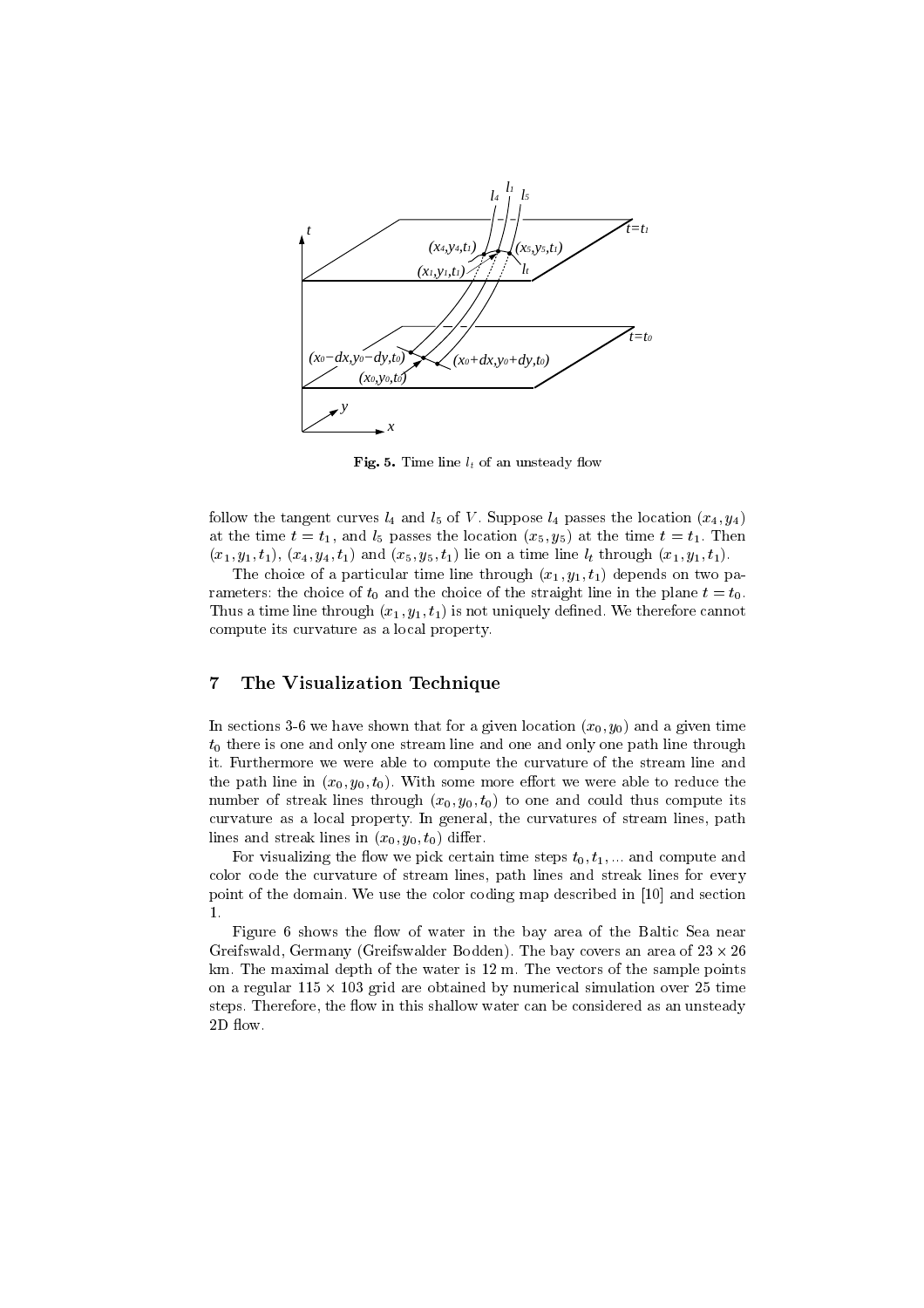

Fig Flow at time t a arrow plot b curvature of stream lines c curvature of streak lines de curvature of path lines of path lines of path lines of path lines of path lines of path lines

Figure 6a) shows an arrowplot of the vector field at a time of interest  $t = t_0$ . Figure 6b) shows the curvature of the stream lines for every point of the domain of the eld at the transfer the streak lines with the streak lines with the streak lines  $\alpha$  at the streak lines  $\alpha$ is the curvature of paths lines we curvature visualizations we consider the curvature visual detections were c turbulent areas as brightly colored regions in the pictures- recording points in the points. appear as highlights-

The curvatures of stream lines, path lines and streak lines show different as pects of the form of the stream lines of interest to the stream line curvature of the stream line curvature shows how the own the own at a changes locally i-recting in the own at a point and its complete  $\sim$ much the own direction changes temporarily at a much fitness model of temporar color at a certain point of the vector field means that the flow direction is going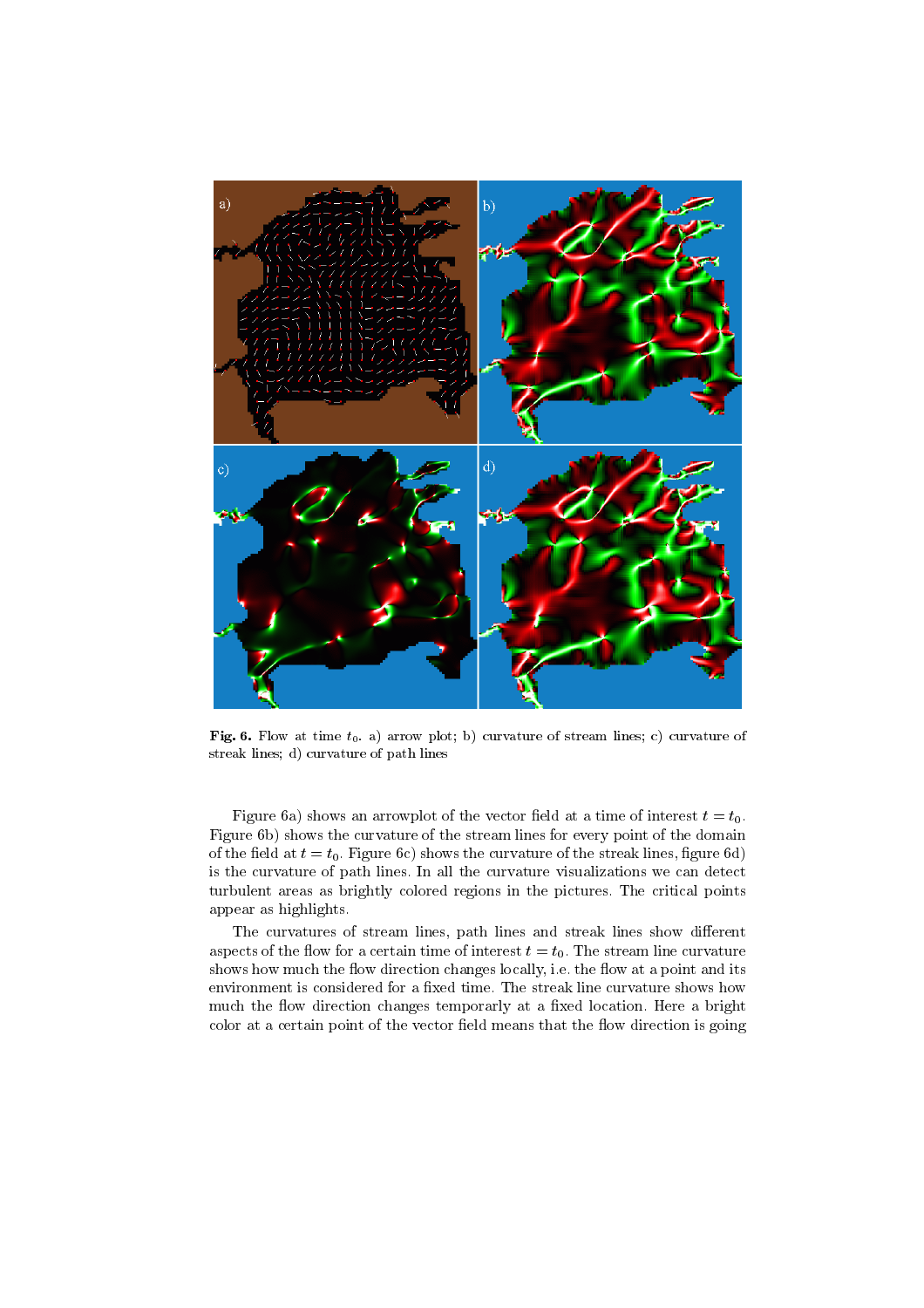to change rapidly in the next moments at this location- The path line curvature can be considered as a combination of stream line curvature and streak line curvature-



 $\mathbf{F} = \mathbf{F} \mathbf{F} \mathbf{F} \mathbf{F} \mathbf{F} \mathbf{F} \mathbf{F} \mathbf{F} \mathbf{F} \mathbf{F} \mathbf{F} \mathbf{F} \mathbf{F} \mathbf{F} \mathbf{F} \mathbf{F} \mathbf{F} \mathbf{F} \mathbf{F} \mathbf{F} \mathbf{F} \mathbf{F} \mathbf{F} \mathbf{F} \mathbf{F} \mathbf{F} \mathbf{F} \mathbf{F} \mathbf{F} \mathbf{F} \mathbf{F} \mathbf{F} \mathbf{F} \mathbf{F} \mathbf{F} \mathbf$ curvature of streak lines design of path lines design of path lines design of path lines design of path lines

Figure 7 shows the magnification of the turbulent area upper left in figure - Here the visualizations of the stream line curvature and path line curvature show clearly the underlying grid structure of the vector eld- Due to the bilinear interpolation of the vector field, stream lines and path lines are not curvature continuous at the boundaries of the grid cells- are contrast to this streak lines are the streak lines. curvature continuous in a bilinear vector field: the visualization of their curvature looks smooth (see figure  $7c$ ).